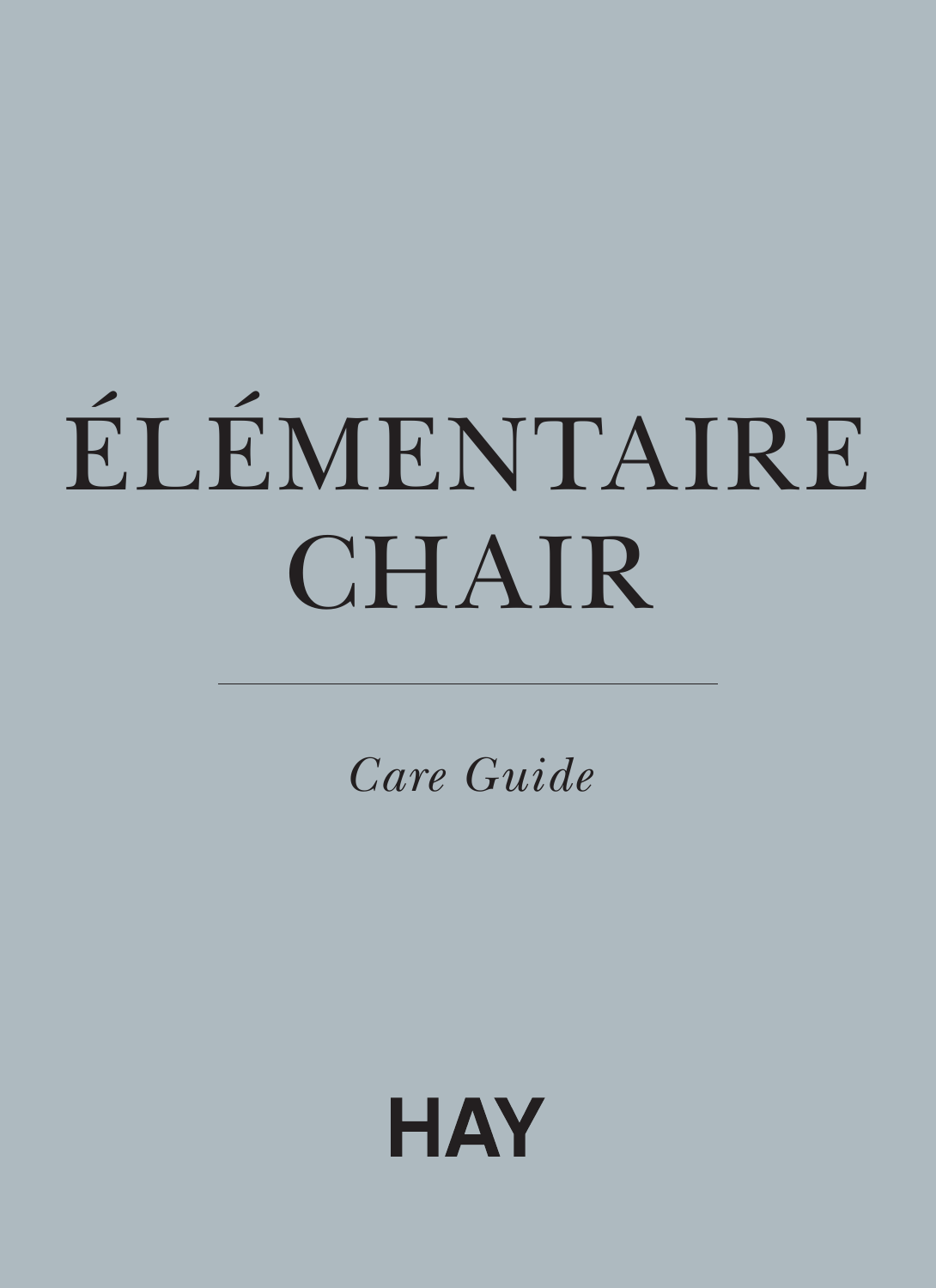## ÉLÉMENTAIRE

With Élémentaire, Ronan and Erwan Bouroullec set out to create a chair that is both aesthetically and physically balanced. A mélange of years of work and experience, Élémentaire uses the latest technology to create a chair that is robust enough to be a long-lasting object while still appearing delicate. Precise proportions and a clear profile give

Élémentaire a charm that allows it to stand out on its own or look strong in a group. Designed for everyday life, Élémentaire fulfils basic needs in a balance of beauty and strength.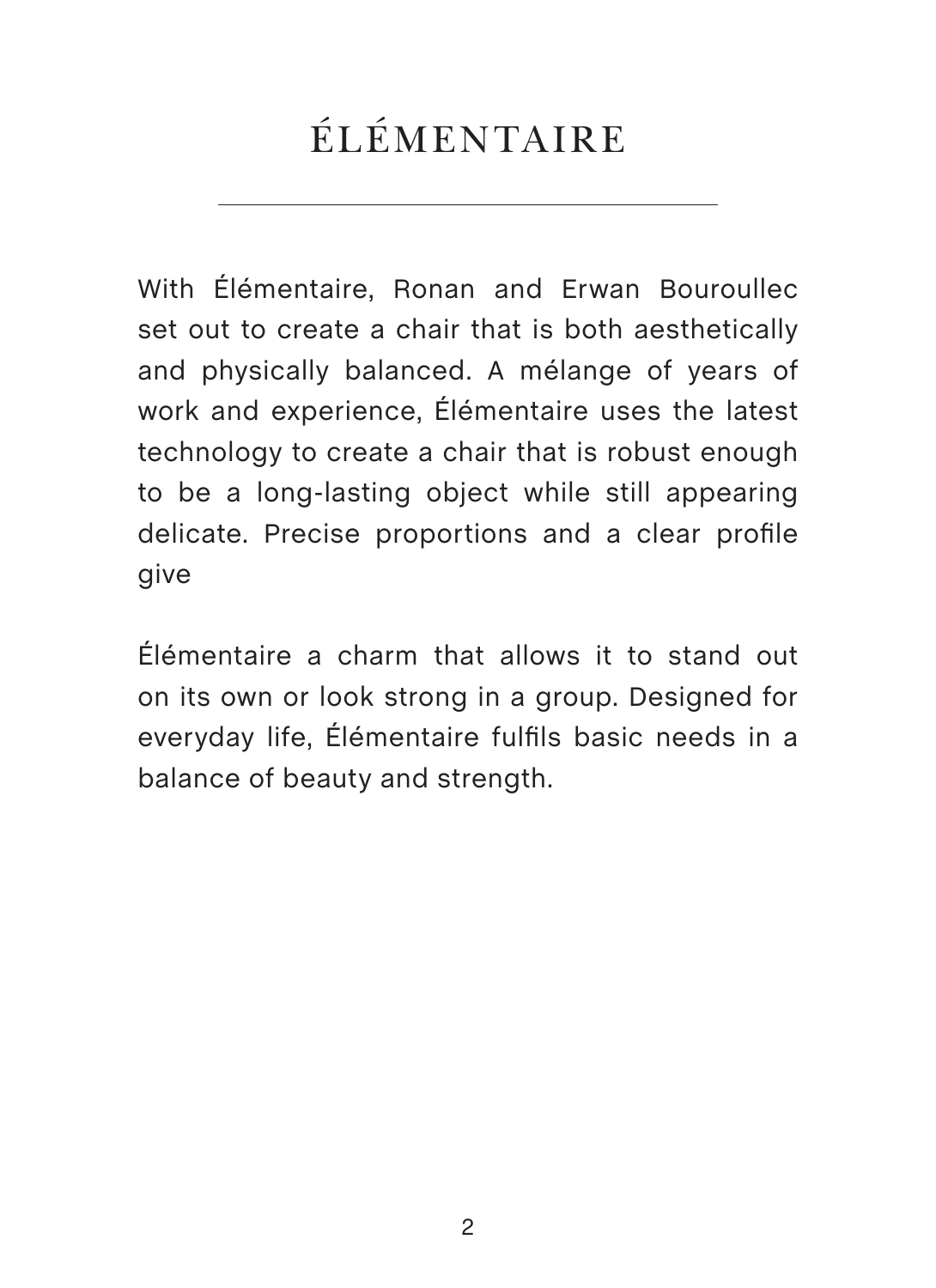## **CAUTION**

**With a little care you can prolong the life of your furniture. Follow the instructions for the materials of your specific product to make sure that it stays in the best shape for as long as possible.\*** 

- − When you move your furniture, make sure you lift it rather than pulling or pushing it to avoid damaging the floor.
- − Avoid improper use such as sitting on the back or armrests, tilting the seats on their back legs, putting your feet on the furniture or standing on it.

\*The information below is only intended as a general guideline. For more information on how to remove specific stains, please enquire where you bought the furniture.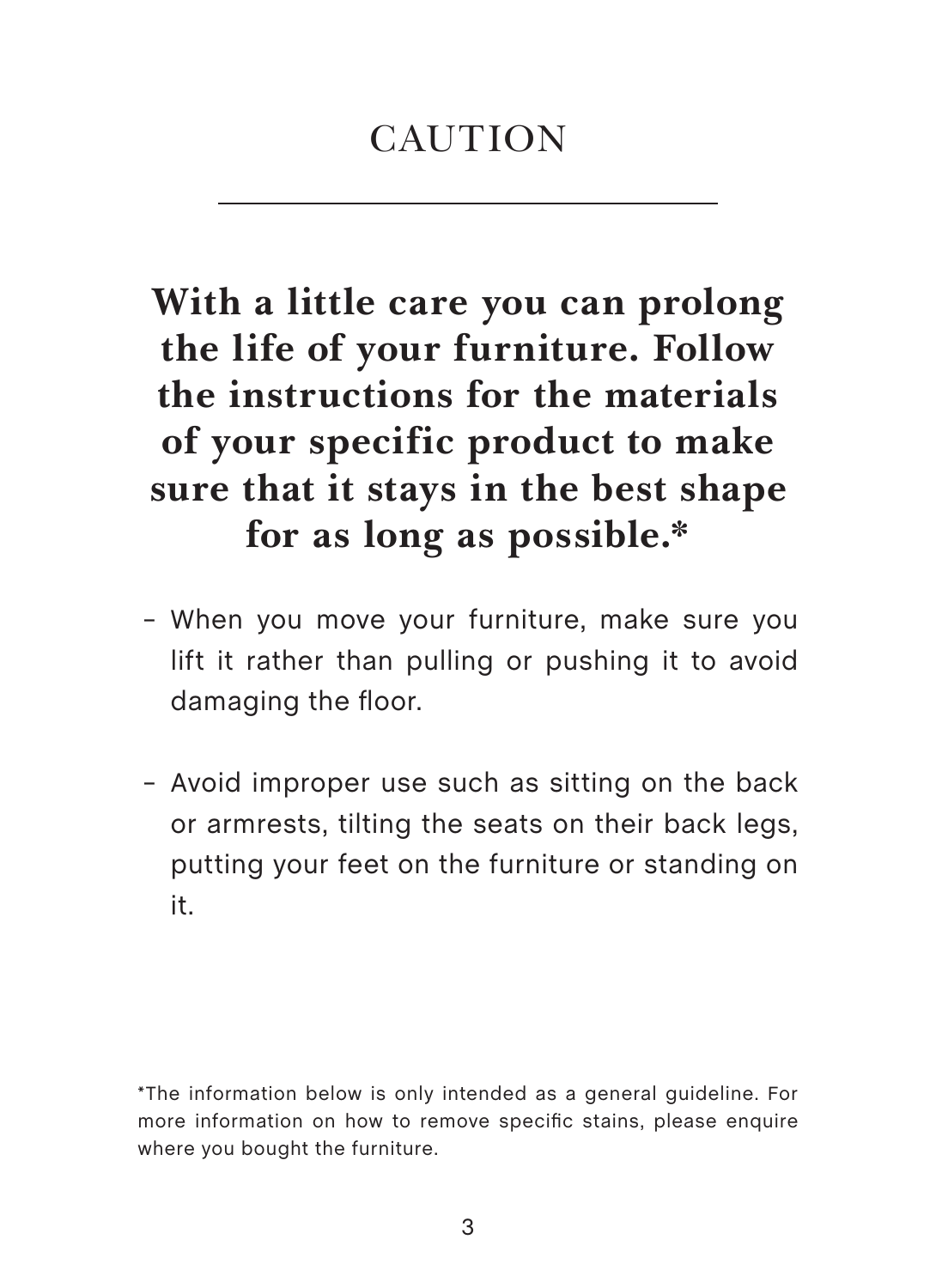- − Be careful not to scratch or damage the surface with sharp objects.
- − Partially covering the surface with cushions, skins, etc. may cause colour variances in the exposed areas.
- − Check the status of the gliders frequently and if worn down, contact your local retailer to buy replacements. The durability of the gliders will depend on the surface the chair is placed on.

#### **Outdoor**

Wipe off the furniture if it is dirty or wet after rain or snowfall as this will damage the surface over time. Please note the surface/colour may fade if placed in direct sunlight all year round.